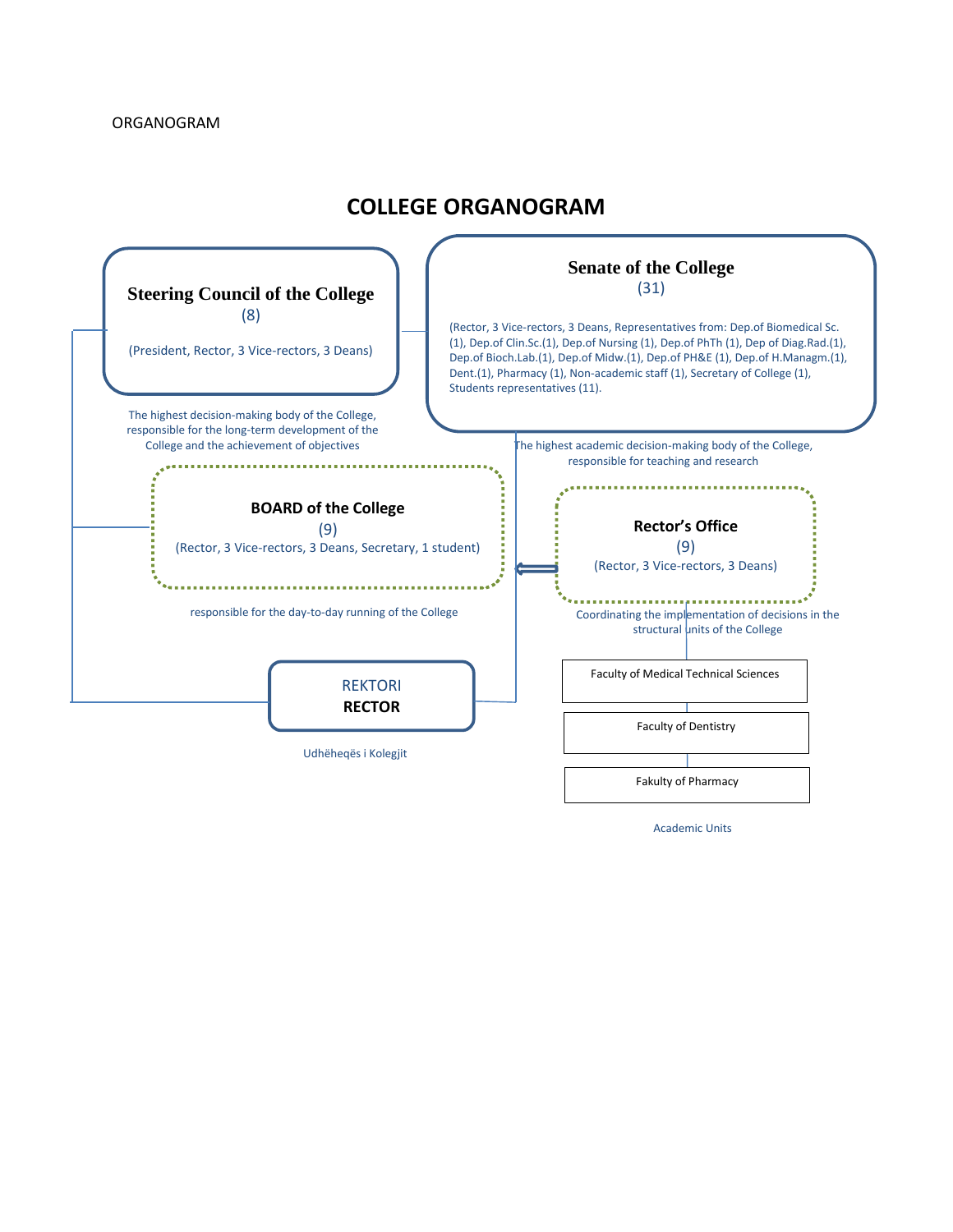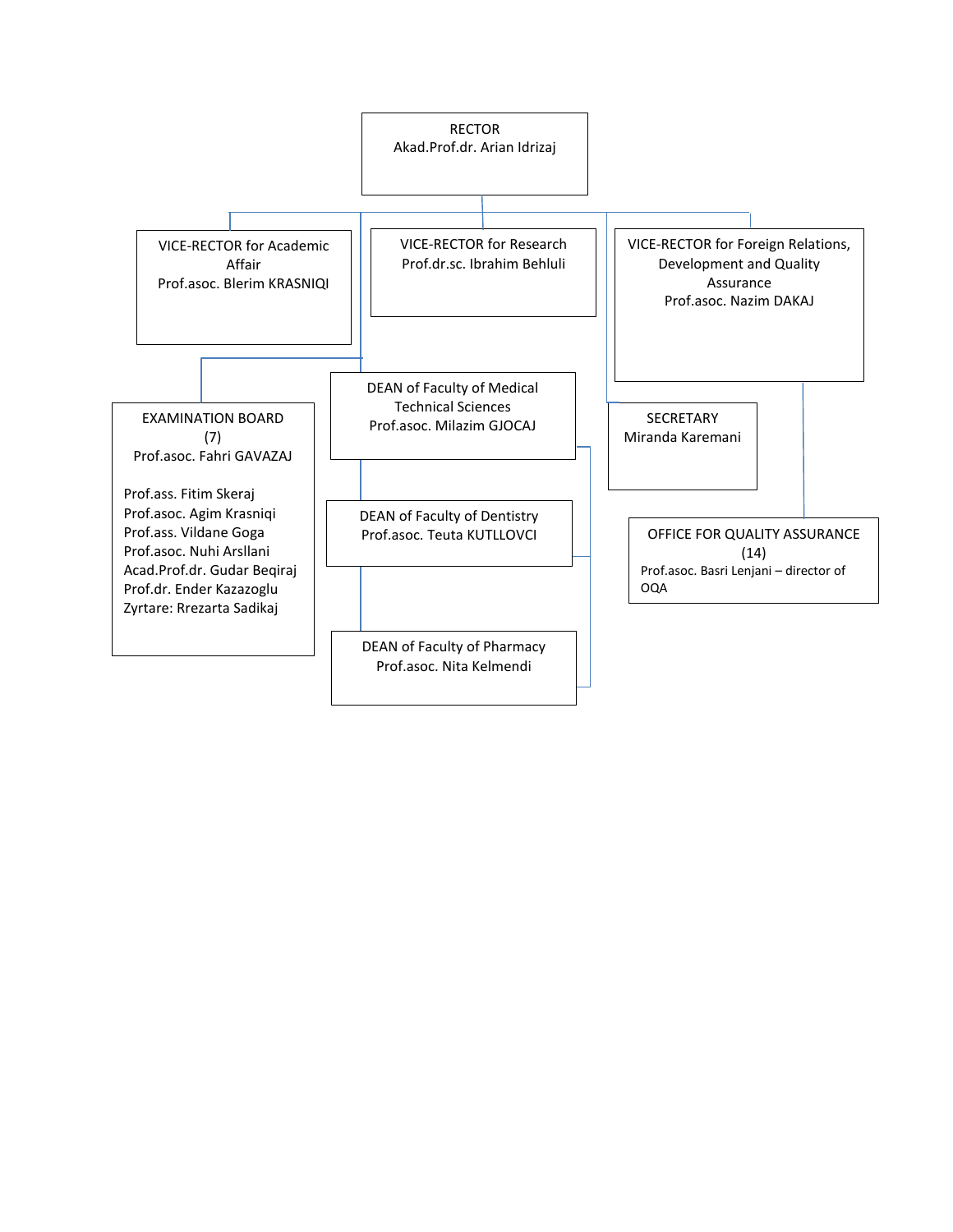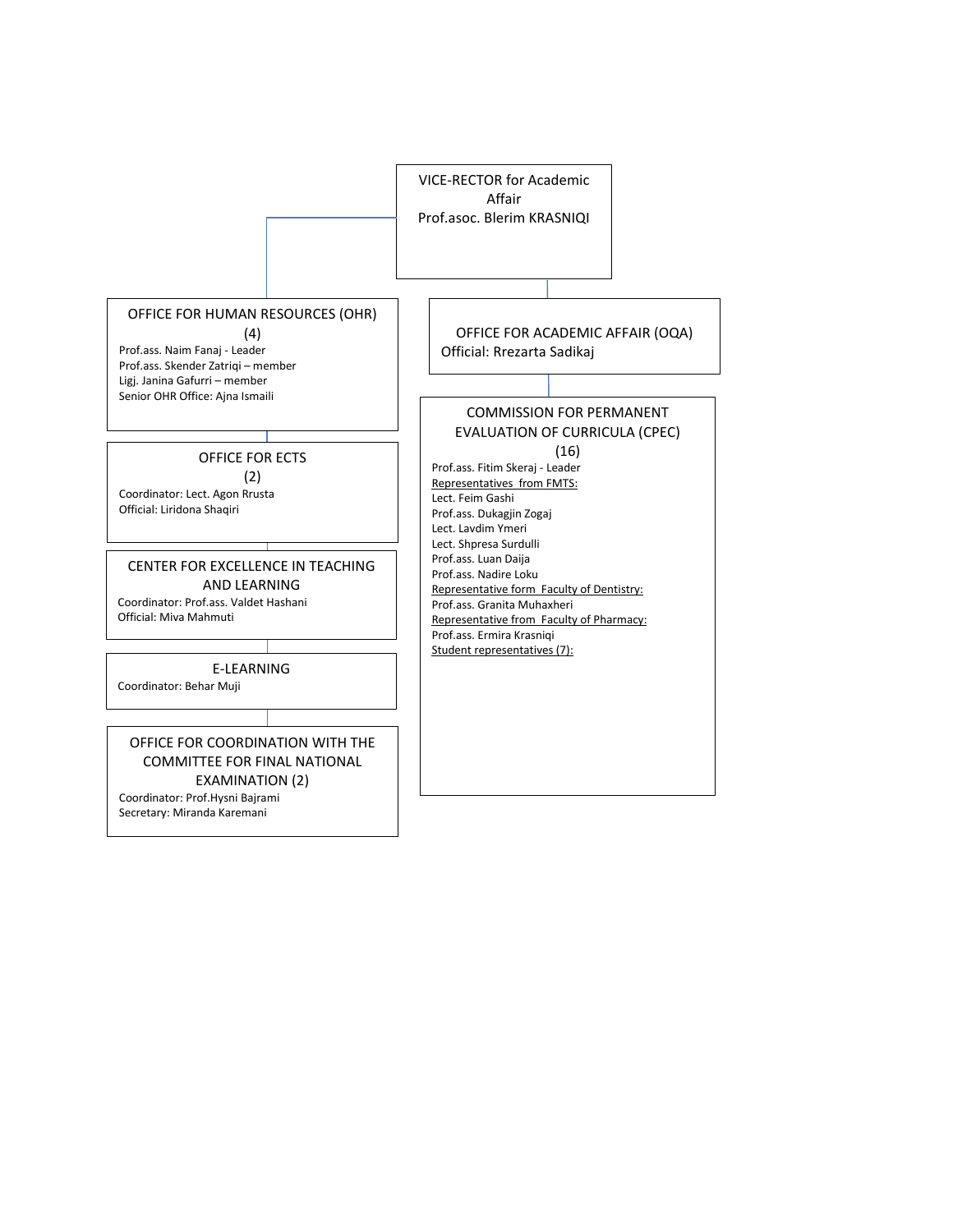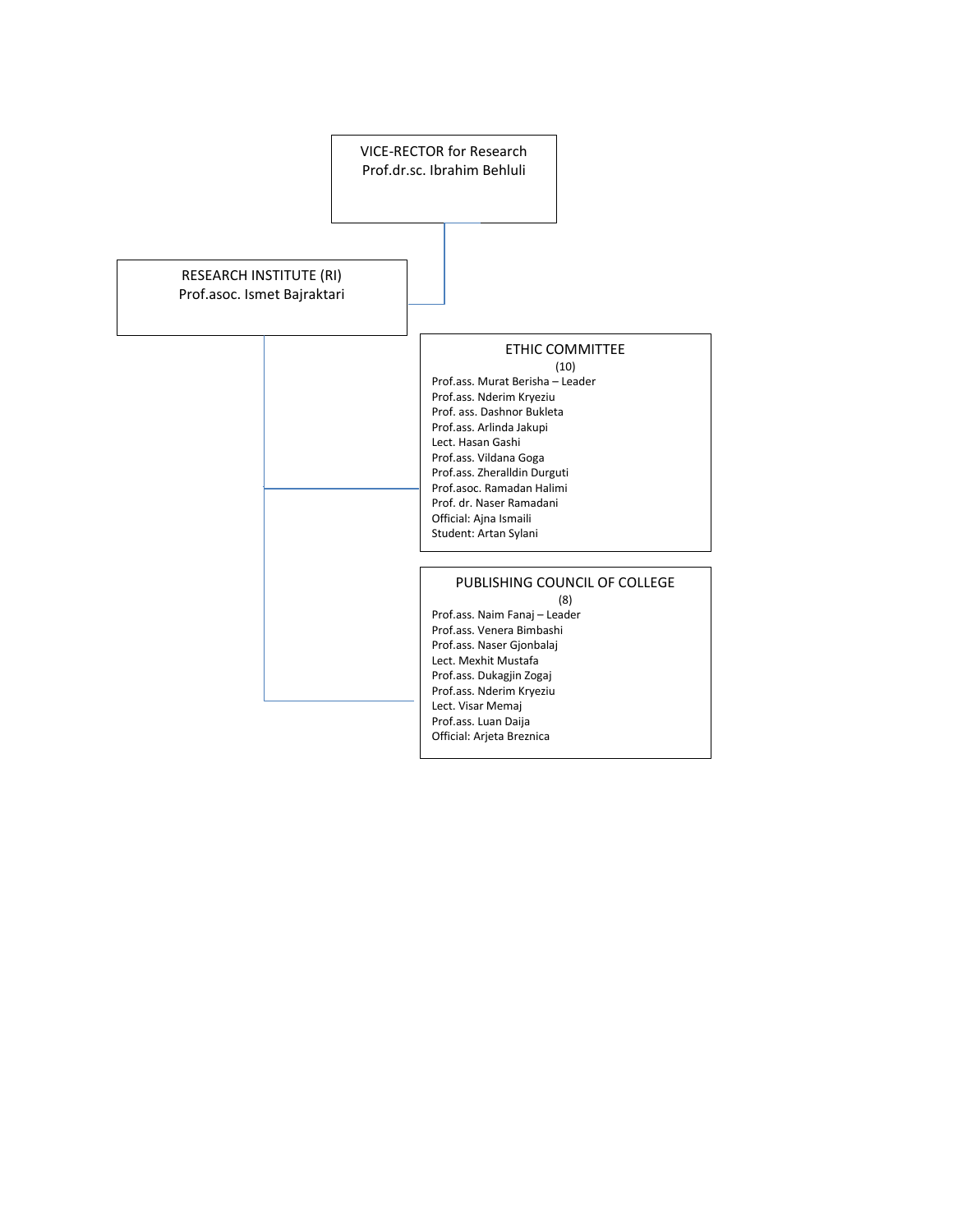## VICE-RECTOR FOR FOREIGN RELATIONS, DEVELOPMENT AND QUALITY ASSURANCE

Prof.asoc. Nazim DAKAJ

## OFFICE FOR QUALITY ASSURANCE (15)

Prof.asoc. Basri Lenjani – director of OQA Members of the academic staff: Prof.ass. Murat Berisha Prof.ass. Imer Sadriu Prof.ass. Jeta Kelmendi Lect. Antigona Sadikaj Lect. Jetmir Sejdiu Ass. Ardian Ukmata Senior Officials: Jahir Gashi, Nora Brajshori, Marigona Shala, Vanesa Kabashi Student representatives (3):

## **Quality Assurance Committee (15):**

Ex-officio members Prof.asoc. Nazim Dakaj – Vice rector for FRD&QA Prof.asoc. Blerim Krasniqi – Vice-rector for Acad.Affair Deans of Faculties (3) **Members:** Representative from Senate: Prof.ass. Raif Bytyqi, Prof.ass. Mire Shoshi Prof.asoc. Njomza Ajvazi Representative from Administration: Margareta Mustafa **Student representatives (3):** - 2 from bachelor studies - 1 from master studies External eksperts: Prof.asoc. Nuhi Arsllani Prof. ass. Ylber Qusaj Secretary – Miranda Karemani

ZYRA PËR MARRËDHËNIE ME JASHTË dhe ERASMUS+ Office for Foreign Relations

Senior Official: Jahir Gashi, Nora Brajshori, Marigona Shala, Vanesa Kabashi